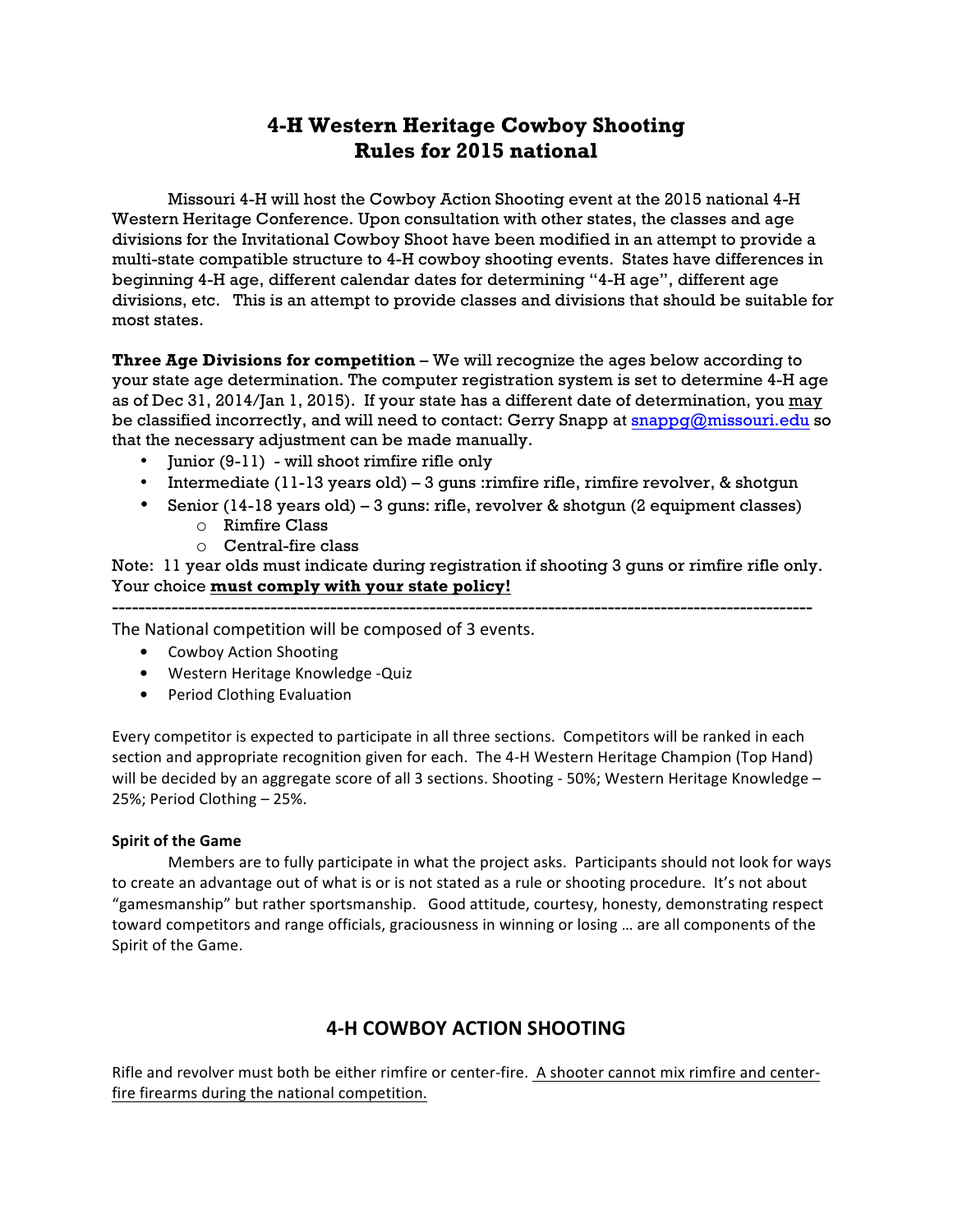# **FIREARMS**

- 1. The cowboy shooting event will require shooters to safely operate and fire as many as 3 different firearms; a revolver, a rifle, and a shotgun, depending on age division.
- 2. The firearms must be original or reproductions of those used in the time period of 1860-1900.
- 3. Firearms similar to the period guns may be allowed. Modern models allowed will be named specifically. If not named specifically, approval by the match director will be required before a shooter may compete.

# Rifle

- 4. Rifles must be chambered in a traditional handgun (revolver or pistol) caliber; and should be capable of firing 10 rounds.
- 5. May be lever action or pump action. Bolt action and semi-automatic rifles are not allowed.
- 6. May be .22 rimfire or center-fire.
- 7. Sights must be open iron sights or tang sights. No scopes or optics of any kind is allowed.
- 8. Action smoothing jobs are permitted, but "short stroke" modifications (factory or custom) are not allowed.
- 9. Modern era firearms permitted include, but is not limited to:
	- a. Lever Henry (both rimfire& center-fire), Winchester 9422, Marlin 39A, Browning BL-22
	- b. Any pump action .22 with exposed hammer.

# Revolver

- 10. Any original or reproduction single action revolver or double action revolver that is capable of firing single-action; and having  $six(6)$  chambers
- 11. .22 rimfire or traditional center-fire caliber is permitted.
- 12. Open sights required.
- 13. Modern era single-action revolvers with 6 chambers are permitted, including the various models from Sturm & Ruger.

# Shotgun

- 14. Shotguns should be capable of firing 2 shots
- 15. Any side by side double barrel shotgun without automatic ejectors is allowed. Over/under shotguns are not permissible.
- 16. Lever action or pump shotguns with external hammers are permitted; but no more than 2 shells may be loaded at a single time.

# Black Powder Firearms

17. Black powder "cap and ball" revolvers are not permitted in regular competitions, but may be used for instructional purposes - when supervised by a 4-H certified muzzleloading instructor

# **AMMUNITION** :

The following ammunition will be provided by match officials. .22LR, .38 Special, .45 LC, 12 gauge, and 20 gauge. Any other ammunition required must be provided by the competitor; and must meet the following guidelines.

Rifle & Revolver

- 1. Caliber Most traditional handgun calibers from .22 rimfire to .45 Colt.
- 2. Bullet Lead or soft lead alloy bullets only.
- 3. Velocity -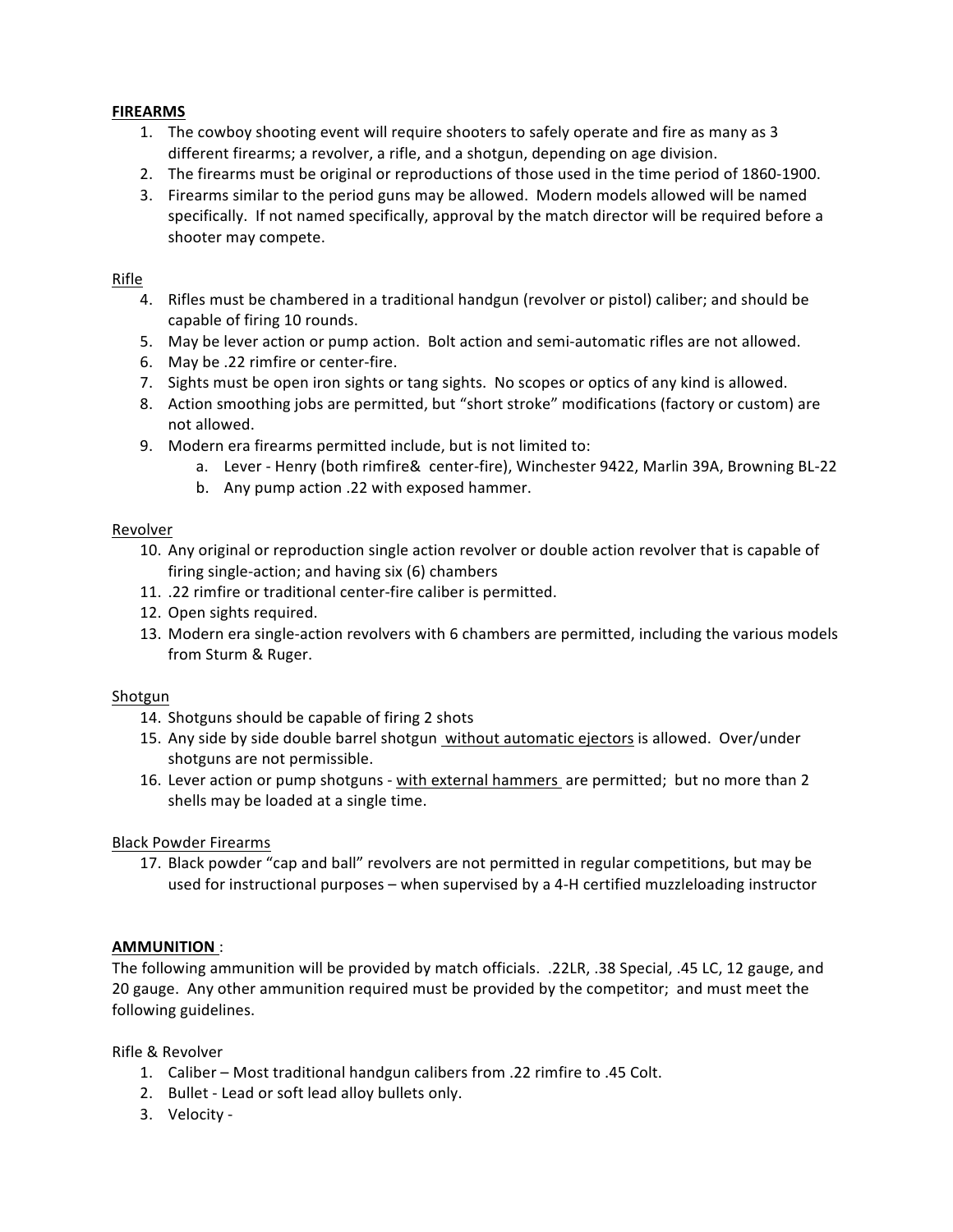Center-fire

- a. Handgun  $-$  1000 fps or less
- b. Rifle  $-$  1300 fps or less

Rimfire: 

- a. Standard velocity (1150 fps or less)
- b. 40 grain, lead round nose bullet

# Shotgun

Equivalent of 12 gauge "light target" loads or 20 gauge "target" loads

- 1.  $2 \frac{3}{4}$  " only
- 2. Shot size:  $7\frac{1}{2}$  or smaller;  $1\frac{1}{8}$ oz. maximum  $(12 \text{ gauge})$   $7\frac{1}{8}$  oz.  $(20 \text{ gauge})$
- 3. Velocity  $-1200$  fps or less

**Other** 

- Powder Smokeless or black powder in cartridge or shot shell is permitted.
- Factory loaded ammunition only is allowed in 4-H competition. No Reloads allowed in competition.
- Most major brands of ammunition have "Cowboy" loads available that meet these requirements.

**Loading Blocks** – For safety reasons, the use of a loading block or leather/canvas ammo strips for rifle/revolver ammo is required. Missouri will have several blocks available for use, but not enough to cover everyone. PLEASE work with your leaders and bring loading blocks or strips. These should have the exact number of cartridges "pre-loaded" when you come to the loading table. There will be no boxes of ammo allowed on the loading table.

# **COURSE OF FIRE - Cowboy Action Shooting**

-A minimum of 6 stages and maximum of 8 stages will be shot. Each stage will require the use of revolver, rifle and shotgun. (rifle & shotgun– INT) -We're planning for 8.

-A maximum of 10 shots for each revolver and each rifle may be required. No reloads for rifle or revolver will be required.

-Reloads for shotgun may be necessary, depending upon the stage.

# PROCEDURE

-Before competition begins, shooters must submit to a central check-in of firearms and ammunition with match officials. Firearms and ammunition will be inspected and approved. See the match bulletin for details.

-Course of fire will be explained to the group of shooters before each stage. Shooters should ask questions then. Course of fire must be followed exactly or shooter will be penalized.

-Firearms will be loaded by the shooter at the Loading Table under the supervision of the loading officer.

-All firearms (rifle, revolver, shotgun) will be pre-staged at the designated area by the shooter.

-Range officials may assist the shooter in the pre-staging of the firearms.

-Shooter and the safety officer/timer will advance to the beginning firing point.

-When shooter and range officer are both ready, shooter will "shout out" the designated phrase for that stage.

-After the phrase shout-out the timing mechanism will be activated. After a momentary delay, the timer will beep, indicating START.

-At the STARTing beep, shooter will pick up the first gun and begin the course of fire.

-He/she then advances to each firing point at his/her own pace.

-Shooter must follow and shoot the course as explained.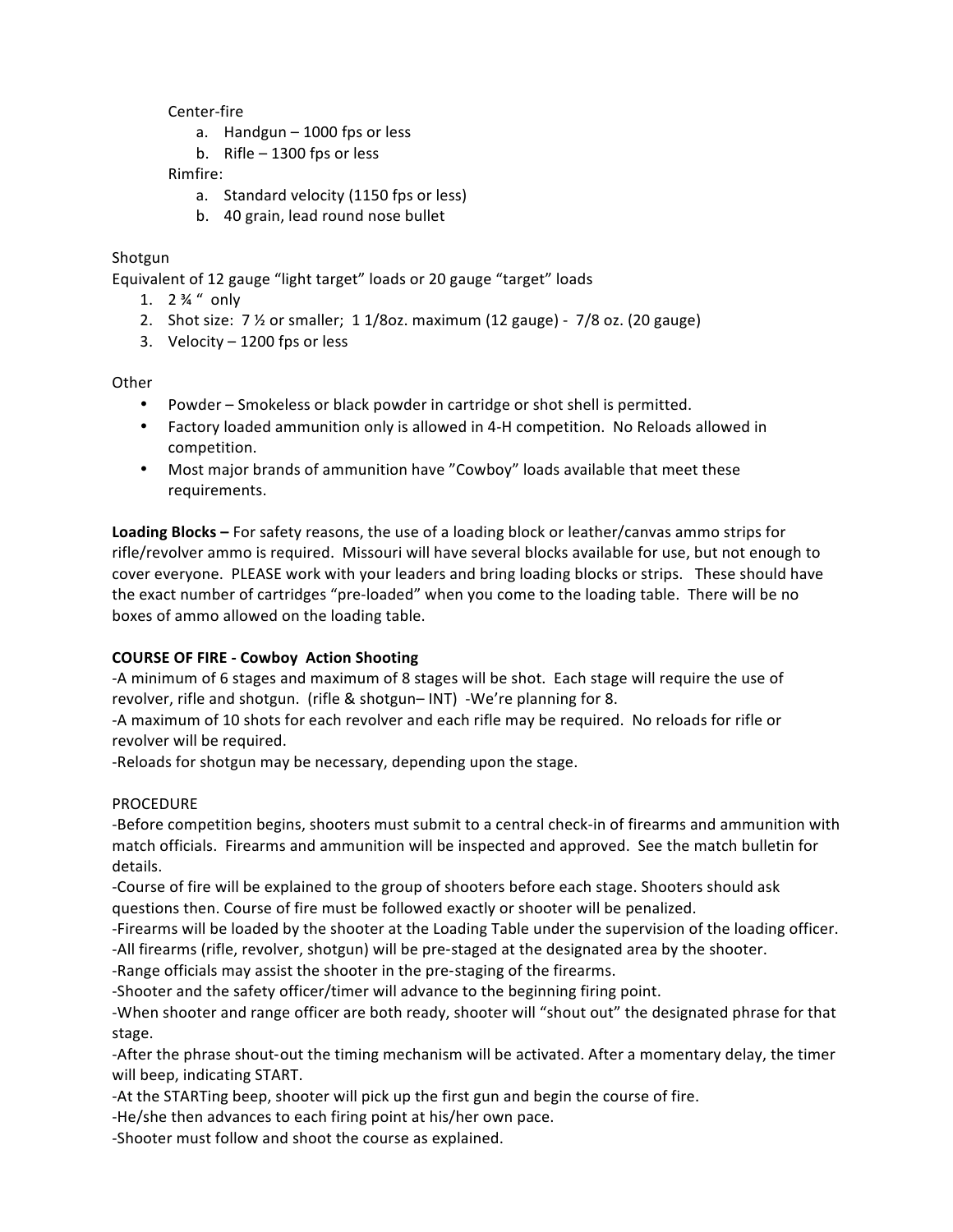-At the final shot the time will be recorded.

-There is a 5 second time penalty for each "miss" and a 10 second penalty for a procedure error.

-Firearms will be taken to the unloading table and will be un-loaded under the view of a range officer.

-Times for each stage will be added together for a cumulative time.

-Fastest cumulative time through all stages is declared the winner.

# **CLOTHING**

Each competitor must dress in period appropriate clothing. Shooters are to dress in period clothing during the match. In addition to the cowboy shooting match, there will be a Period Clothing Evaluation & competition. Period Clothing Evaluation will contribute 25% of the score for the overall Top Hand of the conference. Shooters should be in their period outfit at the final awards presentation.

Minimum requirements:

- 1. Some kind of "period" head covering ; cowboy hat, bowlers, sombreros, civil war type hat, bonnet, etc.
- 2. Long pants or long dress/skirt
- 3. Long-sleeved shirt or blouse
- 4. Leather boot or period shoe. (lace-up boots are acceptable)
- 5. No tee-shirts, no athletic shoes, no baseball caps, no camo.
- 6. Failure to meet these minimums may result in disqualification.

# **SAFETY**

- 1. SAFETY IS ALWAYS THE PRIMARY CONSIDERATION. Any violations of accepted safety rules are grounds for immediate disqualification. NO WARNING REQUIRED! Each contestant, parent, or coach on the firing line will wear appropriate eye and/or ear protection for all shooting events
- 2. Safety Meeting: All contestants and coaches must attend the mandatory safety meeting given by the Chief Range Officer before the competition begins. If not at the safety meeting, you will not be allowed to participate.
- 3. Eye Protection: Shooting glasses or equivalent prescription glasses are required for all events involving air or powder driven projectiles. ISU or UIT glasses may be worn only if both eyes are adequately protected. All persons on or near the firing line are required to have eye protection, including coaches, range personnel, and shooters.
- 4. Ear Protection: Hearing protection is required of all persons on or near the ranges.
- 5. Cased Requirement: All firearms must be in a case until uncased at the check-in prior to the event. Firearms are uncased only when brought to the check-in table for inspection and approval.
- 6. Range procedures for moving firearms from stage to stage will be explained at the mandatory Safety Meeting.
- 7. Ammunition dummy rounds may be carried on the gun belt. Dummy center-fire rounds must have no primer. The holster with dummy rounds may be worn to the check-in, as the firearms will be cased. Dummy rounds will be inspected and approved at check-in.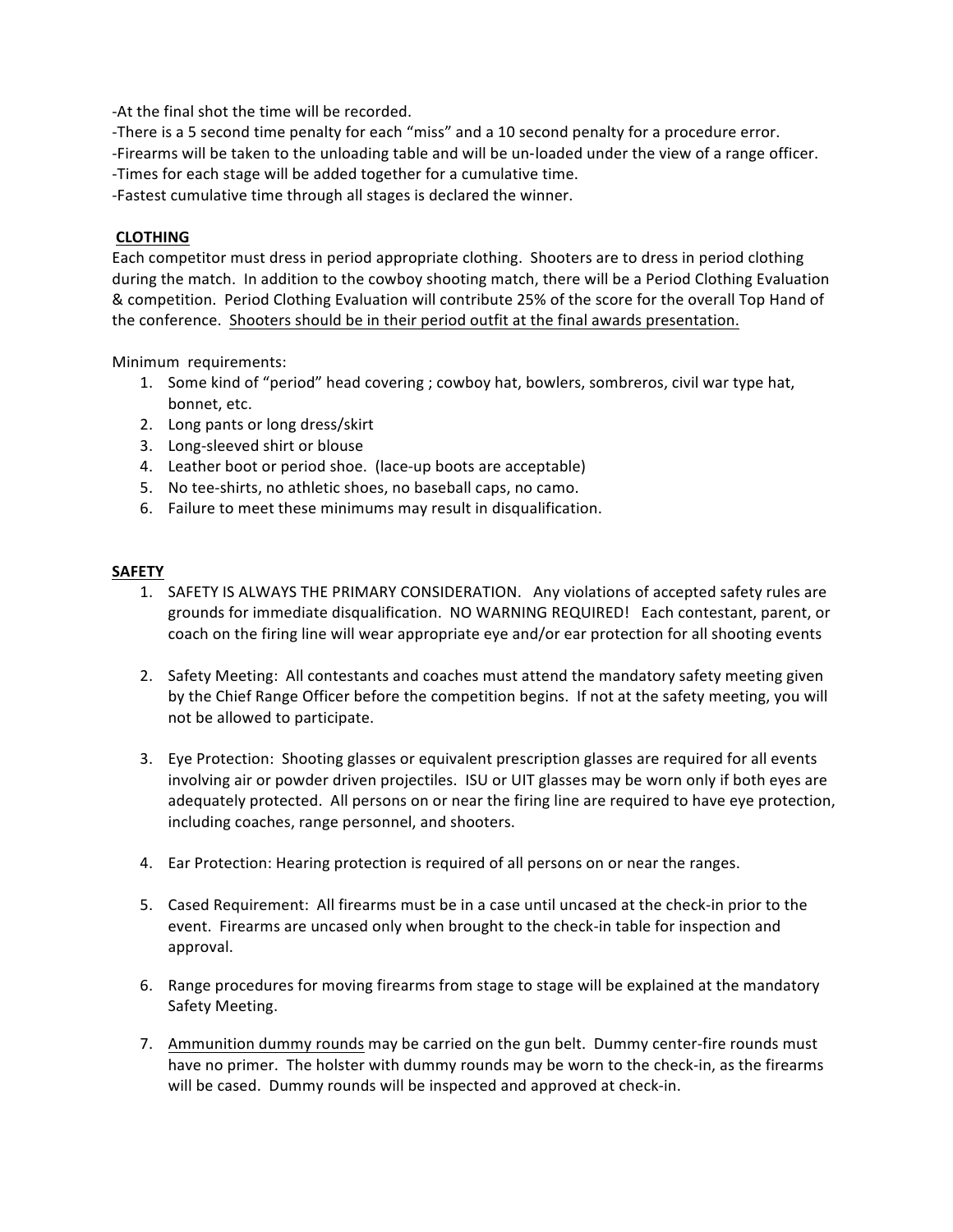- 8. Knives are permissible and may be carried as part of the period outfit. The knife must remain in the sheath at all times, unless requested by, or permission is granted by, a range official or judge.
- 9. Muzzle Control: Shooters must maintain control of their muzzles at all times. Firearms must be carried in the muzzle up position whenever uncased on the range unless the action is hinged and broken open. Violation of this rule may result in a warning, disqualification from a round, or disqualification from a match.
- 10. Audio headphones or ear pieces and cell phones are not permitted on the firing line or the field. Once an individual or team is called to compete, ear pieces or headphones must be removed and remain off during the competition. Spectators should also be sensitive and turn off ringtones when near the competition.
- 11. Range officials have the right to check all firearms, ammunition, accessories and other equipment prior to, or during, the competition to determine that it meets qualifications and/or that it is safe.

# **RULES**

- 1. Every shooter will load, stage, and unload his/her firearm under supervision of range officials; except for those physically challenged who may request assistance. To speed the process, range officer may assist in staging. If assisted, it is still the sole responsibility of the shooter to make sure firearms are staged as they desire.
- 2. \* Rifles will be staged horizontally or vertically as directed, with muzzles pointed in a safe direction. The magazine is loaded, action closed, hammer down, and chamber empty.
- 3. Rifles are re-staged after completing the firing sequence, with the action open and empty, with barrels pointed safely down range.
- 4. Once a rifle is cocked, either the round under the hammer must be expended or the action opened in order for the rifle to be returned to a safe condition.
- 5. Revolvers are staged lying on their side with muzzles pointed down range with 5 rounds in the cylinder and the hammer down on an empty chamber.
- 6. Revolvers are re-staged, after shooting, with hammer down on a spent case or empty chamber at the conclusion of the shooting string.
- 7. Once a revolver is cocked, the round under the hammer must be expended in order for it to be returned to a safe condition  $-$  except in the case of a cease fire.
- 8. Shotguns are staged with magazine and chamber(s) empty and are loaded on the clock unless the stage begins with the shotgun in the shooter's hands. Shells/hulls must be removed from the gun before grounding the firearm.
- 9. Live shotgun shells may be removed from the gun, if necessary, without penalty.
- 10. Running with a firearm, loaded or unloaded, is prohibited at all times. There is no running or walking with a loaded firearm during the shooting phase of a stage. Shooting position adjustment is permitted.
- 11. All shooting with a particular firearm must be completed and the firearm re-staged before the competitor move on to the next part of the stage.
- 12. No cocked or loaded firearm is allowed to leave the shooters hand except in the case of a malfunction.
- 13. De-cocking a revolver, rifle, or external hammer shotgun may NOT be done with a live round under the hammer. De-cocking may not be done to avoid a penalty if cocked at the wrong time or position. The penalty for de-cocking is Stage Disqualification. If hammer is cocked when a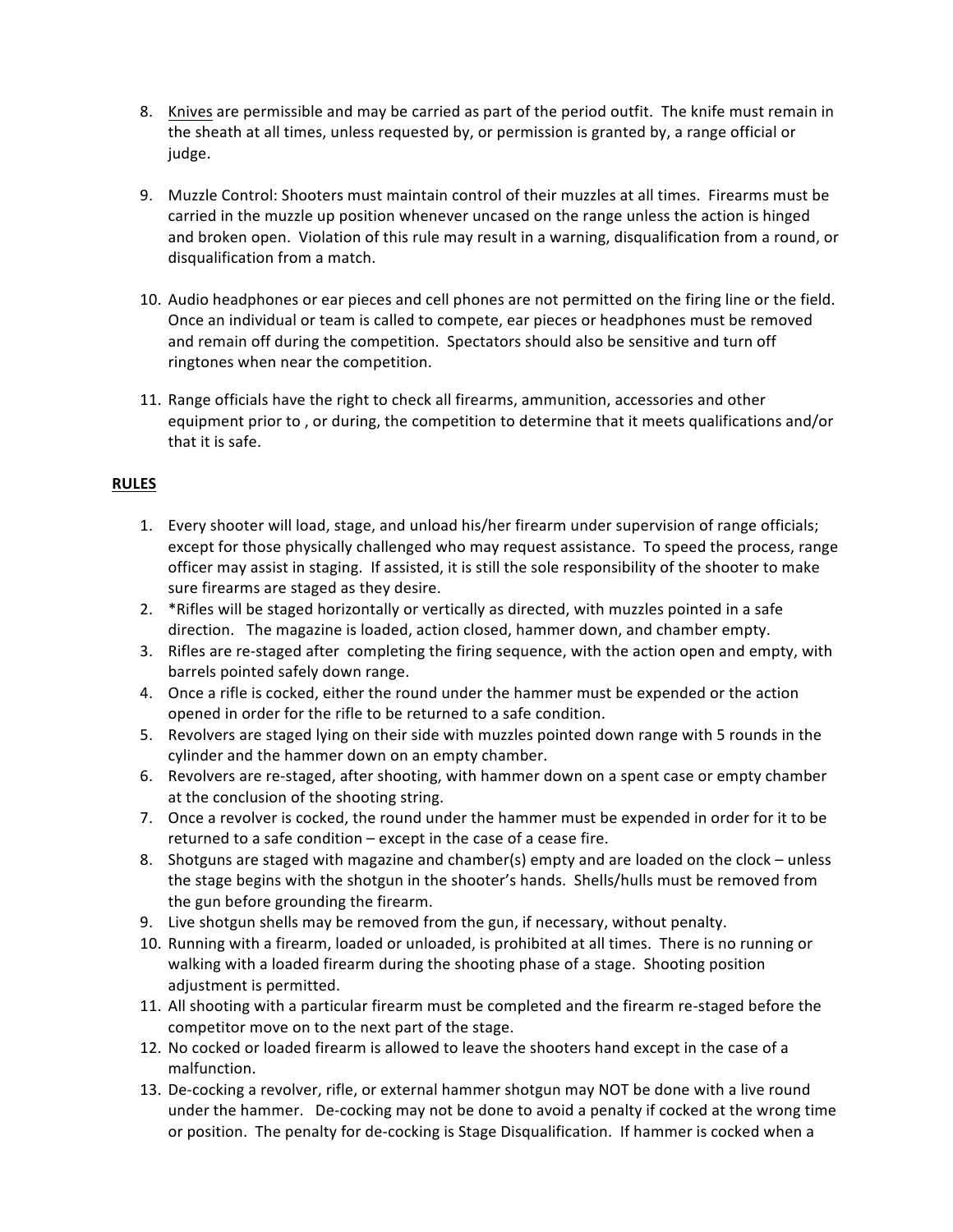cease fire is called, the lever of the rifle must be opened or the action of a shotgun must be opened or the range officer will assist in making the revolver safe.

- 14. Revolvers will be shot with a two-handed grip with neither hand in front of the cylinder. The shooter will grip with the strong hand and cock the revolver with their weak hand.
- 15. The revolver is not cocked until pointed safely down range and the shooter is engaged in shooting the stage.
- 16. A dropped firearm  $-$  loaded or unloaded  $-$  ends the stage for that shooter (stage disqualification). An adult range officer or helper will recover the dropped the gun, examine it, clear it, and take it to the unloading table. A second drop anytime during a match requires match disqualification.
- 17. Ammunition dropped in the course of loading or reloading (shotgun) OR ejected from any firearm during the course of fire is considered "dead" and may not be recovered until the shooter completes the stage. Shotgun rounds are replaced from the shooter's person, loading block, ammo box or other area as allowed by the stage description. If the round is not fired it is counted as a missed shot.
- 18. All knockdown targets (shotgun, rifle, revolver) must fall over to be considered a hit. Special consideration may be allowed to shooters using  $.22$  caliber – at the discretion of the range officer.
- 19. All shotgun targets that a stage requires to be knocked down, must be re-engaged until down.

# **Cease Fire Procedure**

Whenever the command "cease fire" is given, all shooters will immediately place their firearms down in a safe position; actions open, chambers clear, and/or hammer down on an empty chamber or spent case. The Range Officer or another adult will assist when necessary.

If a revolver is cocked when the "cease fire" is called the shooter will keep their finger out of the trigger guard, keep the muzzle in a safe direction, and allow the Range Officer to assist them.

# **Scoring and Timing**

4-H Cowboy Action Shooting is a timed event and is scored in seconds beginning at the sound of the first beep from the range officer's hand-held timer and ending at the sound of the last shot. A five (5) second penalty is added to the shooter's time for each missed shot during any given stage. A ten (10) second penalty is added for unintentional mistakes termed "procedurals" and minor safety violations. The recorded elapsed time, plus penalties, of each stage are added together for a final score. Final scores are used to rank competitors from the quickest time to the longest time.

Misses – a miss is defined as the failure of the shooter to strike the intended target with a bullet or pellet from the appropriate type of firearm or not knocking over a knockdown target. An example of this would be simply missing a rifle target while engaging with a rifle and failing to hit a knockdown type target with enough force to knock it down (if stage does not require shooting until it falls). Each miss results in a five (5) second penalty.

Procedural Penalty – a procedural is an unintended mistake where a competitor fails to shoot the stage the way it was designed to be shot. Examples of procedurals would include firing at a pistol target with a rifle, not following the course pattern as the range officer described (firing a sweep in an improper sequence), or failure to complete any portion of the stage. Procedurals result in a ten (10) second penalty and only one (1) can be assessed per stage.